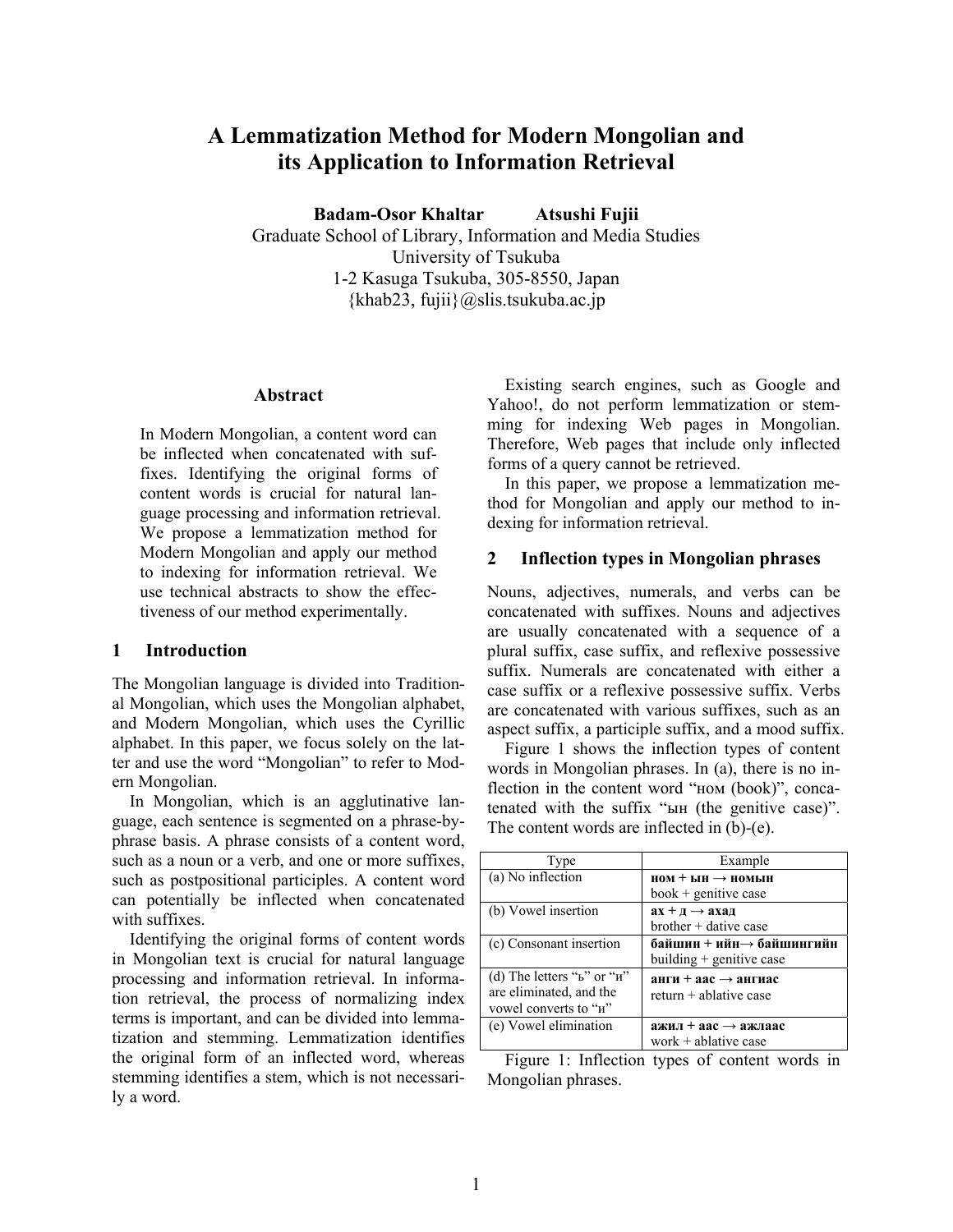Loanwords, which can be nouns, adjectives, or verbs in Mongolian, can also be concatenated with suffixes. In this paper, we define a loanword as a word imported from a Western language.

Because loanwords are linguistically different from conventional Mongolian words, the suffix concatenation is also different from that for conventional Mongolian words. Thus, exception rules are required for loanwords.

For example, if the loanword "**станц** (station)" is to be concatenated with a genitive case suffix, "**ын**" should be selected from the five genitive case suffixes (i.e., **ын**, **ийн**, **ы**, **ий**, and **н**) based on the Mongolian grammar. However, because "**станц** (station)" is a loanword, the genitive case "**ийн**" is selected instead of "**ын**", resulting in the noun phrase "**станцийн** (station's)".

Additionally, the inflection (e) in Figure 1 never occurs for noun and adjective loanwords.

# **3 Related work**

Sanduijav et al. (2005) proposed a lemmatization method for noun and verb phrases in Mongolian. They manually produced inflection rules and concatenation rules for nouns and verbs. Then, they automatically produced a dictionary by aligning nouns or verbs with suffixes. Lemmatization for phrases is performed by consulting this dictionary.

Ehara et al. (2004) proposed a morphological analysis method for Mongolian, for which they manually produced rules for inflections and concatenations. However, because the lemmatization methods proposed by Sanduijav et al. (2005) and Ehara et al. (2004) rely on dictionaries, these methods cannot lemmatize new words that are not in dictionaries, such as loanwords and technical terms.

Khaltar et al. (2006) proposed a lemmatization method for Mongolian noun phrases that does not use a noun dictionary. Their method can be used for nouns, adjectives, and numerals, because the suffixes that are concatenated with these are almost the same and the inflection types are also the same. However, they were not aware of the applicability of their method to adjectives and numerals.

The method proposed by Khaltar et al. (2006) mistakenly extracts loanwords with endings that are different from conventional Mongolian words. For example, if the phrase "**экологийн** (ecology's)" is lemmatized, the resulting content word will be "**эколог**", which is incorrect. The

correct word is "**экологи** (ecology)". This error occurs because the ending "-**ологи** (-ology)" does not appear in conventional Mongolian words.

In addition, Khaltar et al. (2006)'s method applies (e) in Figure 1 to loanwords, whereas inflection (e) never occurs in noun and adjective loanwords.

Lemmatization and stemming are arguably effective for indexing in information retrieval (Hull, 1996; Porter, 1980). Stemmers have been developed for a number of agglutinative languages, including Malay (Tai et al., 2000), Indonesian (Berlian Vega and Bressan, 2001), Finnish (Korenius et al., 2004), Arabic (Larkey et al., 2002), Swedish (Carlberger et al., 2001), Slovene (Popovič and Willett, 1992) and Turkish (Ekmekçioglu et al., 1996).

Xu and Croft (1998) and Melucci and Orio (2003) independently proposed a languageindependent method for stemming, which analyzes a corpus in a target language and identifies an equivalent class consisting of an original form, inflected forms, and derivations. However, their method, which cannot identify the original form in each class, cannot be used for natural language applications where word occurrences must be standardized by their original forms.

Finite State Transducers (FSTs) have been applied to lemmatization. Although Karttunen and Beesley (2003) suggested the applicability of FSTs to various languages, no rule has actually been proposed for Mongolian. The rules proposed in this paper can potentially be used for FSTs.

To the best of our knowledge, no attempt has been made to apply lemmatization or stemming to information retrieval for Mongolian. Our research is the first serious effort to address this problem.

# **4 Methodology**

### **4.1 Overview**

In view of the discussion in Section 3, we enhanced the lemmatization method proposed by Khaltar et al. (2006). The strength of this method is that noun dictionaries are not required.

Figure 2 shows the overview of our lemmatization method for Mongolian. Our method consists of two segments, which are identified with dashed lines in Figure 2: "lemmatization for verb phrases" and "lemmatization for noun phrases".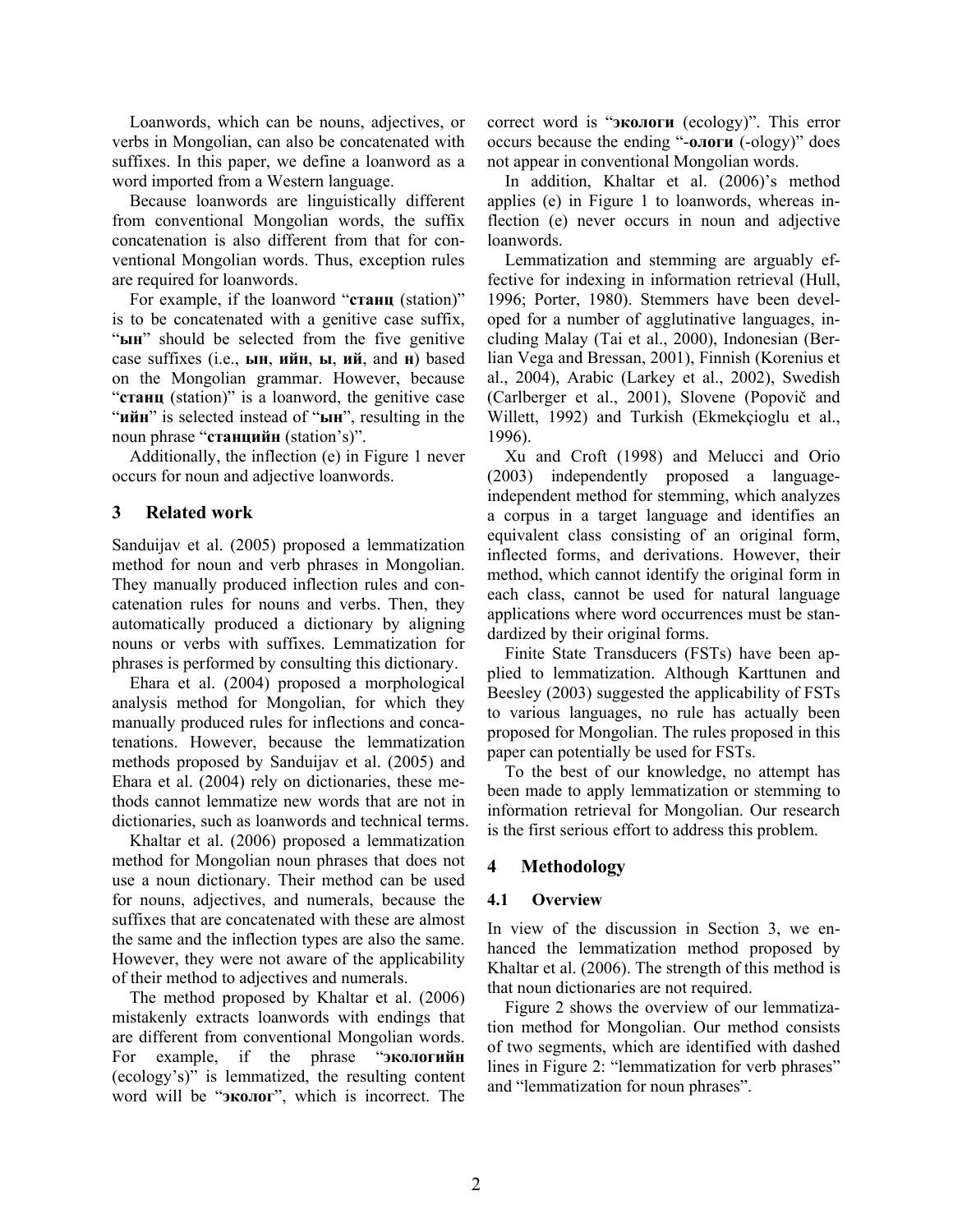

Figure 2: Overview of our lemmatization method for Mongolian.

In Figure 2, we enhanced the method proposed by Khaltar et al. (2006) from three perspectives.

First, we introduced "lemmatization for verb phrases". There is a problem to be solved when we target both noun and verb phrases. There are a number of suffixes that can concatenate with both verbs and nouns, but the inflection type can be different depending on the part of speech. As a result, verb phrases can incorrectly be lemmatized as noun phrases and vice versa.

Because new verbs are not created as frequently as nouns, we predefine a verb dictionary, but do not use a noun dictionary. We first lemmatize an entered phrase as a verb phrase and then check whether the extracted content word is defined in our verb dictionary. If the content word is not defined in our verb dictionary, we lemmatize the input phrase as a noun phrase.

Second, we introduced a "loanword identification rule" in "lemmatization for noun phrases". We identify a loanword phrase before applying a "noun suffix segmentation rule" and "vowel insertion rule". Because segmentation rules are different for conventional Mongolian words and loanwords, we enhance the noun suffix segmentation rule that was originally proposed by Khaltar et al. (2006). Additionally, we do not use the vowel insertion rule, if the entered phrase is detected as a loanword phrase. The reason is that vowel elimination never occurs in noun loanwords.

Third, unlike Khaltar et al. (2006), we targeted adjective and numeral phrases. Because the suffixes concatenated with nouns, adjectives, and numerals are almost the same, the lemmatization method for noun phrases can also be used for adjective and numeral phrases without any modifications. We use "lemmatization for noun phrases" to refer to the lemmatization for noun, adjective, and numeral phrases.

We briefly explain our lemmatization process using Figure 2.

We consult a "verb suffix dictionary" and perform backward partial matching to determine whether a suffix is concatenated at the end of a phrase. If a suffix is detected, we use a "verb suffix segmentation rule" to remove the suffix and extract the content word. This process will be repeated until the residue of the phrase does not match any of the entries in the verb suffix dictionary.

We use a "vowel insertion rule" to check whether vowel elimination occurred in the content word and insert the eliminated vowel.

If the content word is defined in a "verb dictionary", we output the content word as a verb and terminate the lemmatization process. If not, we use the entered phrase and perform lemmatization for noun phrases. We consult a "noun suffix dictionary" to determine whether one or more suffixes are concatenated at the end of the target phrase.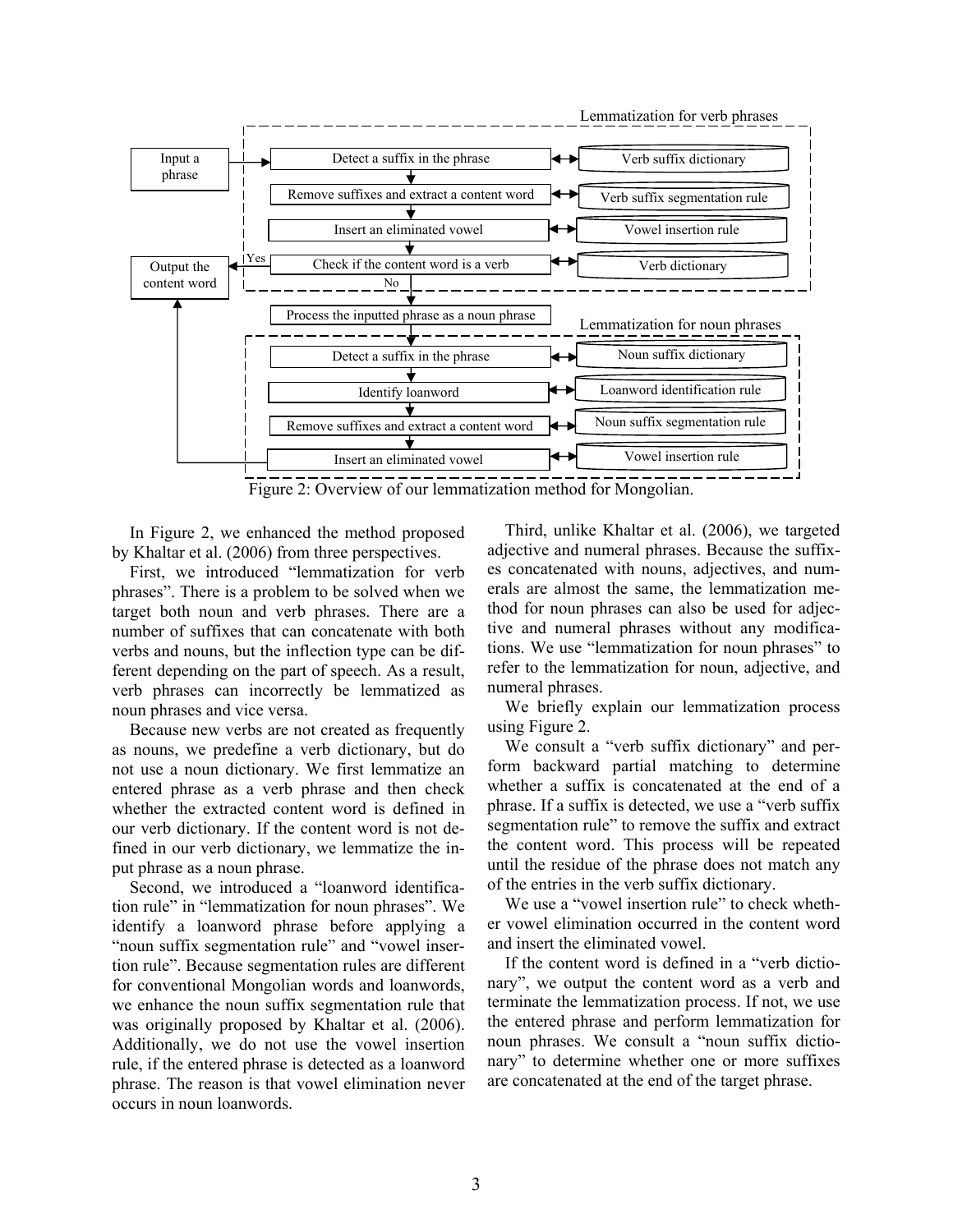We use a "loanword identification rule" to identify whether the phrase is a loanword phrase. We use a "noun suffix segmentation rule" to remove the suffixes and extract the content word. If the phrase is identified as a loanword phrase we use different segmentation rules.

We use the "vowel insertion rule" which is also used for verb phrases to check whether vowel elimination occurred in the content word and insert the eliminated vowel. However, if the phrase is identified as a loanword phrase, we do not use the vowel insertion rule.

If the target phrase does not match any of the entries in the noun suffix dictionary, we determine that a suffix is not concatenated and we output the phrase as it is.

The inflection types  $(b)$ – $(d)$  in Figure 1 are processed by the verb suffix segmentation rule and noun suffix segmentation rule. The inflection (e) in Figure 1 is processed by the vowel insertion rule.

We elaborate on the dictionaries and rules in Sections 4.2–4.8.

## **4.2 Verb suffix dictionary**

We produced a verb suffix dictionary, which consists of 126 suffixes that can concatenate with verbs. These suffixes include aspect suffixes, participle suffixes, and mood suffixes.

Figure 3 shows a fragment of our verb suffix dictionary, in which inflected forms of suffixes are shown in parentheses. All suffixes corresponding to the same suffix type represent the same meaning.

### **4.3 Verb suffix segmentation rule**

For the verb suffix segmentation rule, we produced 179 rules. There are one or more segmentation rules for each of the 126 verb suffixes mentioned in Section 4.2.

Figure 4 shows a fragment of the verb suffix segmentation rule for suffix "**в** (past)". In the column "Segmentation rule", the condition of each "if" sentence is a phrase ending. "V" refers to a vowel and "\*" refers to any strings. "C9" refers to any of the nine consonants "**ц**", "**ж**", "**з**", "**с**", "**д**", "**т**", "**ш**", "**ч**", or "**х**", and "C7" refers to any of the seven consonants "**м**", "**г**", "**н**", "**л**", "**б**", "**в**", or "p". If a condition is satisfied, we remove one or more corresponding characters.

For example, because the verb phrase "**шинэчлэв** (renew + past)" satisfies condition (ii),

| Suffix type         | Suffix                         |  |
|---------------------|--------------------------------|--|
| Appeal              | гтун, гтүн                     |  |
| Complete            | чих                            |  |
| Perfect             | аад (иад), оод (иод), ээд, өөд |  |
| Progressive-perfect | саар, соор, сээр, сөөр         |  |
|                     | $\sim$ $\sim$                  |  |

Figure 3: Fragment of verb suffix dictionary.

| Suffix | Segmentation rule                 |
|--------|-----------------------------------|
|        | (i) If $(*+V+V+ B)$               |
| B      | Remove <b>B</b>                   |
| Past   | (ii) If ( $* + C9 + C7 + V + B$ ) |
|        | Remove $V + B$                    |

Figure 4: Fragment of verb suffix segmentation rule.

we remove the suffix "**в**" and the preceding vowel "**э**" to extract "**шинэчл**".

## **4.4 Verb dictionary**

We use the verb dictionary produced by Sanduijav et al. (2005), which includes 1254 verbs.

## **4.5 Noun suffix dictionary**

We use the noun suffix dictionary produced by Khaltar et al. (2006), which contains 35 suffixes that can be concatenated with nouns. These suffixes are postpositional particles. Figure 5 shows a fragment of the dictionary, in which inflected forms of suffixes are shown in parentheses.

### **4.6 Noun suffix segmentation rule**

There are 196 noun suffix segmentation rules, of which 173 were proposed by Khaltar et al. (2006). As we explained in Section 3, these 173 rules often incorrectly lemmatize loanwords with different endings from conventional Mongolian words.

We analyzed the list of English suffixes and found that English suffixes "-ation" and "-ology" are incorrectly lemmatized by Khaltar et al. (2006). In Mongolian, "-ation" is transliterated into "**аци**" or "**яци**" and "-ology" is transliterated into "**ологи**". Thus, we produced 23 rules for loanwords that end with "**аци**", "**яци**", or "**ологи**".

Figure 6 shows a fragment of our suffix segmentation rule for loanwords. For example, for the loanword phrase "**экологийн** (ecology + genitive)", we use the segmentation rule for suffix "**ийн** (genitive)" in Figure 6. We remove the suffix "**ийн** (genitive)" and add "**и**" to the end of the content word. As a result, the noun "**экологи** (ecology)" is correctly extracted.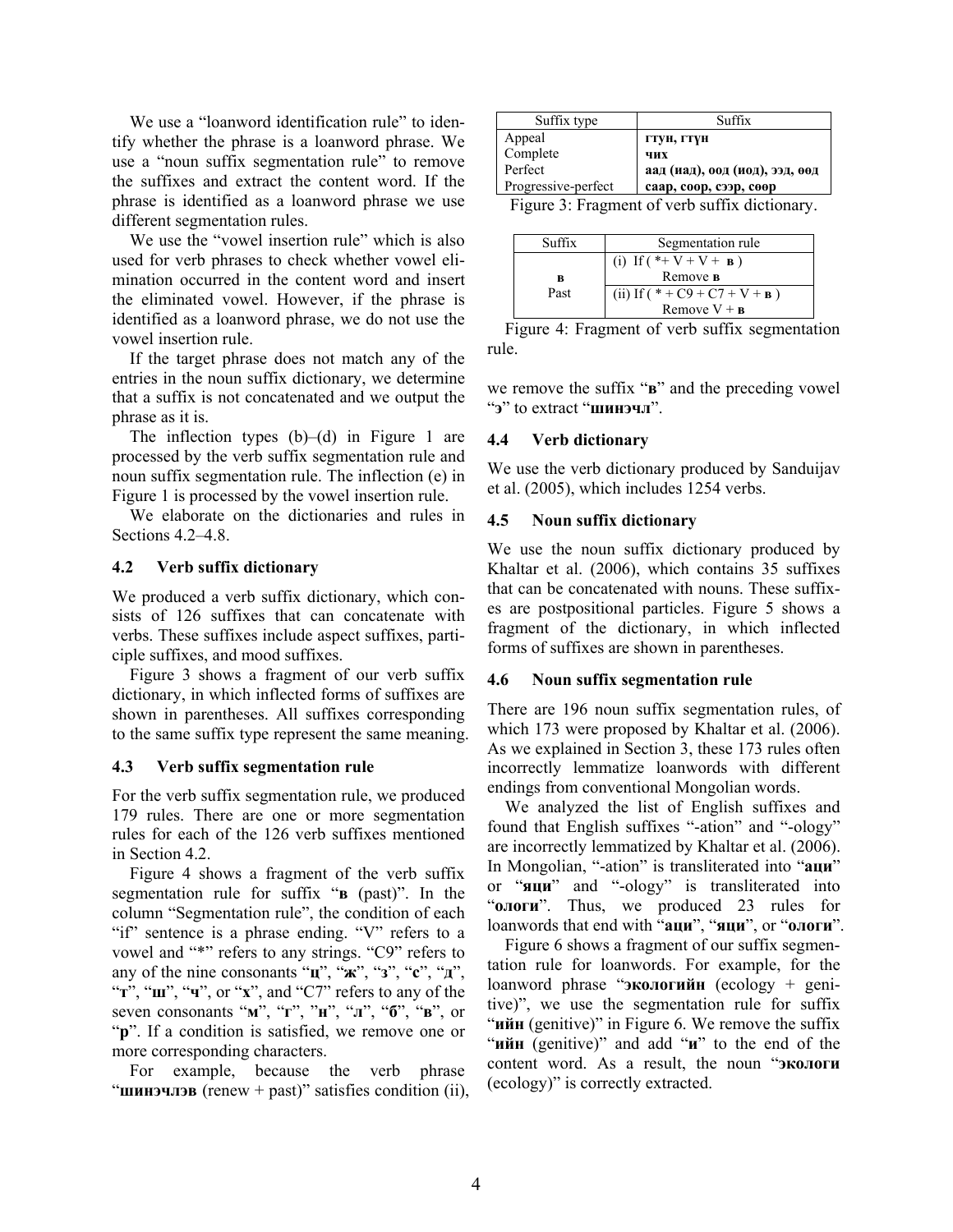| Case                                          | Suffix                         |  |
|-----------------------------------------------|--------------------------------|--|
| Genitive                                      | н, ы, ын, ий, ийн              |  |
| Accusative                                    | ыг, ийг, г                     |  |
| Dative                                        | Д, Т                           |  |
| Ablative                                      | аас (иас), оос (иос), ээс, өөс |  |
| Figure 5: Fragment of noun suffix dictionary. |                                |  |

| Suffix     | Segmentation rule for loanwords   |
|------------|-----------------------------------|
| ийн        | If $(* + \pi$ огийн)              |
| Genitive   | Remove $(n\text{йн})$ , Add $(n)$ |
| ийг        | If $(* + \pi$ огийг)              |
| Accusative | Remove (ийг), Add $(u)$           |

Figure 6: Fragment of suffix segmentation rules for loanwords.

# **4.7 Vowel insertion rule**

To insert an eliminated vowel and extract the original form of a content word, we check the last two characters of the content word. If they are both consonants, we determine that a vowel was eliminated. However, a number of Mongolian words end with two consonants inherently and, therefore, Khaltar et al. (2006) referred to a textbook on the Mongolian grammar (Ts, 2002) to produce 12 rules to determine when to insert a vowel between two consecutive consonants. We also use these rules as our vowel insertion rule.

### **4.8 Loanword identification rule**

Khaltar et al. (2006) proposed rules for extracting loanwords from Mongolian corpora. Words that satisfy one of seven conditions are extracted as loanwords. Of the seven conditions, we do not use the condition that extracts a word ending with "consonants + **и**" as a loanword because it was not effective for lemmatization purposes in preliminary study.

# **5 Experiments**

# **5.1 Evaluation method**

We collected 1102 technical abstracts from the "Mongolian IT Park"<sup>1</sup> and used them for experiments. There were 178,448 phrase tokens and 17,709 phrase types in the 1102 technical abstracts. We evaluated the accuracy of our lemmatization method (Section 5.2) and the effectiveness of our method in information retrieval (Section 5.3) experimentally.

# **5.2 Evaluating lemmatization**

Two Mongolian graduate students served as assessors. Neither of the assessors was an author of this paper. The assessors provided the correct answers for lemmatization. The assessors also tagged each word with its part of speech.

The two assessors performed the same task independently. Differences can occur between two assessors on this task. We measured the agreement of the two assessors by the Kappa coefficient, which ranges from 0 to 1. The Kappa coefficients for performing lemmatization and tagging of parts of speech were 0.96 and 0.94, respectively, which represents almost perfect agreement (Landis and Koch, 1977). However, to enhance the objectivity of the evaluation, we used only the phrases for which the two assessors agreed with respect to the part of speech and lemmatization.

We were able to use the noun and verb dictionaries of Sanduijav et al. (2005). Therefore, we compared our lemmatization method with Sanduijav et al. (2005) and Khaltar et al. (2006) in terms of accuracy.

Accuracy is the ratio of the number of phrases correctly lemmatized by the method under evaluation to the total number of target phrases. Here, the target phrases are noun, verb, adjective, and numeral phrases.

Table 1 shows the results of lemmatization. We targeted 15,478 phrase types in the technical abstracts. Our experiment is the largest evaluation for Mongolian lemmatization in the literature. In contrast, Sanduijav et al. (2005) and Khaltar et al. (2006) used only 680 and 1167 phrase types, respectively, for evaluation purposes.

In Table 1, the accuracy of our method for nouns, which were targeted in all three methods, was higher than those of Sanduijav et al. (2005) and Khaltar et al. (2006). Because our method and that of Sanduijav et al. (2005) used the same verb dictionary, the accuracy for verbs is principally the same for both methods. The accuracy for verbs was low, because a number of verbs were not included in the verb dictionary and were mistakenly lemmatized as noun phrases. However, this problem will be solved by enhancing the verb dictionary in the future. In total, the accuracy of our method was higher than those of Sanduijav et al. (2005) and Khaltar et al. (2006).

 1 http://www.itpark.mn/ (October, 2007)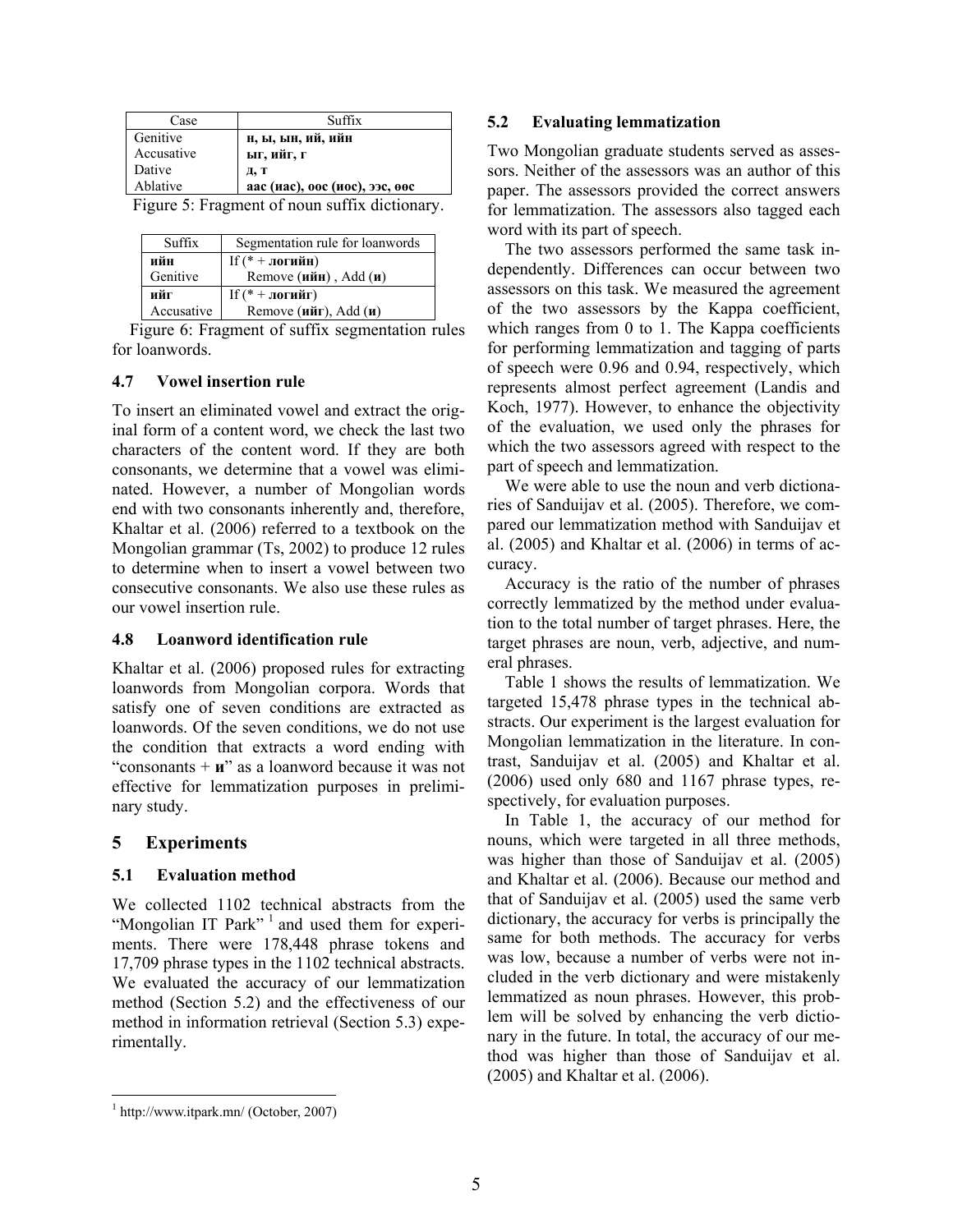|           | #Phrase<br>types | Sanduijav<br>et al.<br>(2005) | Khaltar<br>et al.<br>(2006) | Our<br>method |
|-----------|------------------|-------------------------------|-----------------------------|---------------|
| Noun      | 13,016           | 57.6                          | 87.7                        | 92.5          |
| Verb      | 1,797            | 24.5                          | 23.8                        | 24.5          |
| Adjective | 609              | 82.6                          | 83.5                        | 83.9          |
| Numeral   | 56               | 41.1                          | 80.4                        | 81.2          |
| Total     | 15,478           | 63.2                          | 72.3                        | 78.2          |

Table 1: Accuracy of lemmatization (%).

We analyzed the errors caused by our method in Figure 7. In the column "Example", the left side and the right side of an arrow denote an error and the correct answer, respectively.

The error (a) occurred to nouns, adjectives, and numerals, in which the ending of a content word was mistakenly recognized as a suffix and was removed. The error (b) occurred because we did not consider irregular nouns. The error (c) occurred to loanword nouns because the loanword identification rule was not sufficient. The error (d) occurred because we relied on a verb dictionary. The error (e) occurred because a number of nouns were incorrectly lemmatized as verbs.

For the errors (a)-(c), we have not found solutions. The error (d) can be solved by enhancing the verb dictionary in the future. If we are able to use part of speech information, we can solve the error (e). There are a number of automatic methods for tagging parts of speech (Brill, 1997), which have promise for alleviating the error (e).

#### **5.3 Evaluating the effectiveness of lemmatization in information retrieval**

We evaluated the effectiveness of lemmatization methods in indexing for information retrieval. No test collection for Mongolian information retrieval is available to the public. We used the 1102 technical abstracts to produce our test collection.

Figure 8 shows an example technical abstract, in which the title is "Advanced Albumin Fusion Technology" in English. Each technical abstract contains one or more keywords. In Figure 8, keywords, such as "**цусны ийлдэс** (blood serum)" and "**эхэс** (placenta)" are annotated.

We used two different types of queries for our evaluation. First, we used each keyword as a query, which we call "keyword query (KQ)". Second, we used each keyword list as a query, which we call "list query (LQ)". The average number for keywords in the keywords list was 6.1. For each query,

| Reasons of errors                                        | #Errors | Example                                      |
|----------------------------------------------------------|---------|----------------------------------------------|
| (a) Word ending is<br>the same as a suffix.              | 274     | $\text{cop} \rightarrow \text{cop}$<br>sort  |
| (b) Noun plural<br>tense is irregular.                   | 244     | амьтан $\rightarrow$ амьт<br>animal          |
| (c) Noun loanword<br>ends with two con-<br>sonants.      | 94      | динозавр $\rightarrow$ динозавар<br>dinosaur |
| (d) Verb does not<br>exist in our verb<br>dictionary.    | 689     | $K$ одло $\rightarrow$ кодлох<br>to code     |
| (e) Word corres-<br>ponds to multiple<br>part of speech. | 853     | орон $\rightarrow$ ор<br>country inter       |

Figure 7: Errors of our lemmatization method.

we used as the relevant documents the abstracts that were annotated with the query keyword in the keywords field. Thus, we were able to avoid the cost of relevance judgments.

The target documents are the 1102 technical abstracts, from which we extracted content words in the title, abstract, and result fields as index terms. However, we did not use the keywords field for indexing purposes. We used Okapi BM25 (Robertson et al., 1995) as the retrieval model.

We used the lemmatization methods in Table 2 to extract content words and compared the Mean Average Precision (MAP) of each method using KQ and LQ. MAP has commonly been used to evaluate the effectiveness of information retrieval. Because there were many queries for which the average precision was zero in all methods, we discarded those queries. There were 686 remaining KQs and 273 remaining LQs.

The average number of relevant documents for each query was 2.1. Although this number is small, the number of queries is large. Therefore, our evaluation result can be stable, as in evaluations for question answering (Voorhees and Tice, 2000).

We can derive the following points from Table 2. First, to clarify the effectiveness of the lemmatization in information retrieval, we compare "no lemmatization" with the other methods. Any lemmatization method improved the MAP for both KQ and LQ. Thus, lemmatization was effective for information retrieval in Mongolian. Second, we compare the MAP of our method with those of Sanduijav et al. (2005) and Khaltar et al. (2006). Our method was more effective than the method of Sanduijav et al. (2005) for both KQ and LQ. However, the difference between Khaltar et al. (2006) and our method was small for KQ and our method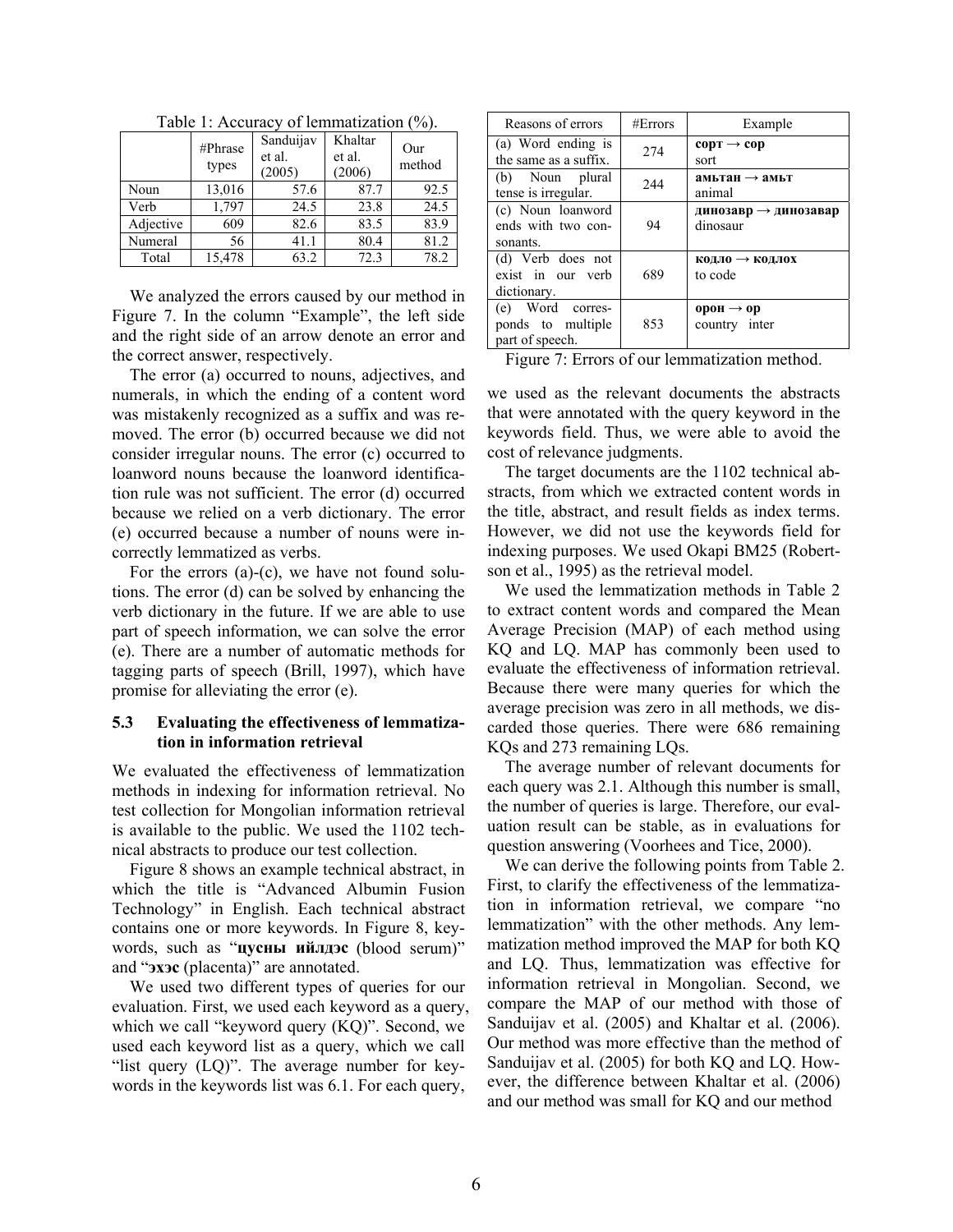Title: **Альбумин үйлвэрлэх дэвшилтэт технологи** Author's name: **Дорж Дандий** Keywords: **цусны ийлдэс, эхэс …** Abstract: **Судалгааны ажлын тайлан 5, 10% ийн…**  Result: **Альбумины уусмал үйлдвэрлэх, сонгон …** 

Figure 8: Example of technical abstract.

|  | Table 2: MAP of lemmatization methods. |
|--|----------------------------------------|
|--|----------------------------------------|

|                         | Keyword query | List query |
|-------------------------|---------------|------------|
| No lemmatization        | 0.2312        | 0.2766     |
| Sanduijav et al. (2005) | 0.2882        | 0.2834     |
| Khaltar et al. (2006)   | 0.3134        | 0.3127     |
| Our method              | 0.3149        | 0.3114     |
| Correct lemmatization   | 0.3268        | 0 3 1 8 7  |

was less effective than Khaltar et al.(2006) for LQ. This is because although we enhanced the lemmatization for verbs, adjectives, numerals, and loanwords, the effects were overshadowed by a large number of queries comprising conventional Mongolian nouns. Finally, our method did not outperform the method using the correct lemmatization.

We used the paired t-test for statistical testing, which investigates whether the difference in performance is meaningful or simply because of chance (Keen, 1992). Table 3 shows the results, in which "<" and "<<" indicate that the difference of two results was significant at the 5% and 1% levels, respectively, and "―" indicates that the difference of two results was not significant.

Looking at Table 3, the differences between no lemmatization and any lemmatization method, such as Sanduijav et al. (2005), Khaltar et al. (2006), our method, and correct lemmatization, were statistically significant in MAP for KQ. However, because the MAP value of no lemmatization was improved for LQ, the differences between no lemmatization and the lemmatization methods were less significant than those for KQ. The difference between Sanduijav et al. (2005) and our method was statistically significant in MAP for both KQ and LQ. However, the difference between Khaltar et al. (2006) and our method was not significant in MAP for both KQ and LQ. Although, the difference between our method and correct lemmatization was statistically significant in MAP for KQ, the difference was not significant in MAP for LQ.

Table 3: t-test result of the differences between lemmatization methods.

|                                                 | Keyword query | List query |
|-------------------------------------------------|---------------|------------|
| No lemmatization vs.<br>Correct lemmatization   | <<            |            |
| No lemmatization vs.<br>Sanduijav et al. (2005) | <<            |            |
| No lemmatization vs.<br>Khaltar et al. (2006)   | <<            | <          |
| No lemmatization vs.<br>Our method              | <<            | <          |
| Sanduijav et al. (2005)<br>vs. Our method       | <<            | <          |
| Khaltar et al. (2006) vs.<br>Our method         |               |            |
| Our method vs. Correct<br>lemmatization         |               |            |

#### **6 Conclusion**

In Modern Mongolian, a content word can potentially be inflected when concatenated with suffixes. Identifying the original forms of content words is crucial for natural language processing and information retrieval.

In this paper, we proposed a lemmatization method for Modern Mongolian. We enhanced the lemmatization method proposed by Khaltar et al. (2006). We targeted nouns, verbs, adjectives, and numerals. We also improved the lemmatization for loanwords.

We evaluated our lemmatization method experimentally. The accuracy of our method was higher than those of existing methods. We also applied our lemmatization method to information retrieval and improved the retrieval accuracy.

Future work includes using a part of speech tagger because the part of speech information is effective for lemmatization.

#### **References**

- Vinsensius Berlian Vega S N and Stéphane Bressan. 2001. Indexing the Indonesian Web: Language identification and miscellaneous issues. *Tenth International World Wide Web Conference, Hong Kong*.
- Eric Brill. 1997. Natural Language Processing Using Very Large Corpora. Kluwer Academic Press.
- Johan Carlberger, Hercules Dalianis, Martin Hassel, and Ola Knutsson. 2001. Improving Precision in Information Retrieval for Swedish using Stemming*. Proceedings of NODALIDA '01 - 13th Nordic Conference on Computational Linguistics.*